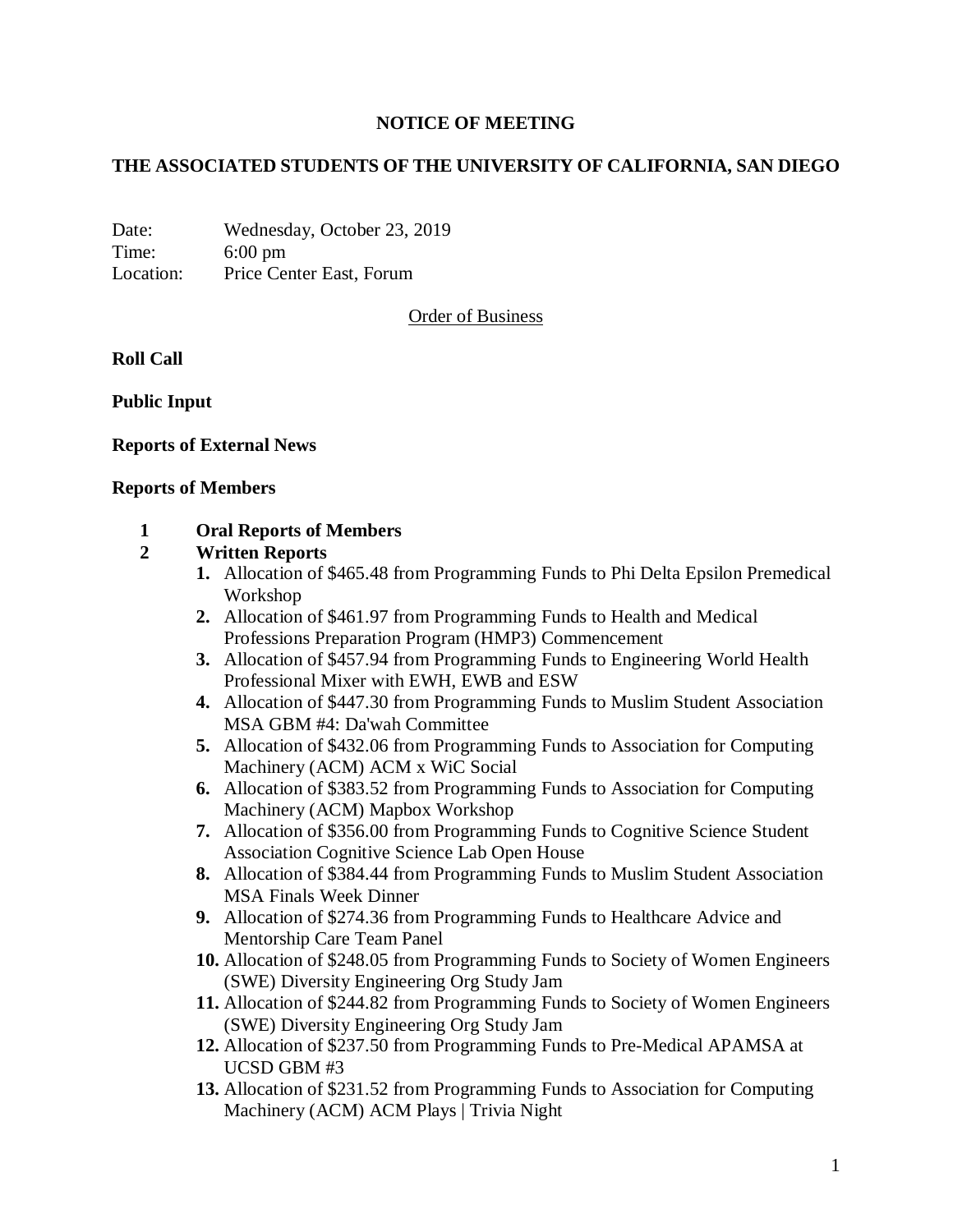- **14.** Allocation of \$178.96 from Programming Funds to Biological Sciences Student Association BSSA Friendsgiving
- **15.** Allocation of \$177.25 from Programming Funds to Society of Asian Scientists and Engineers at UCSD GBM #3
- **16.** Allocation of \$141.42 from Programming Funds to Pre-Pharmacy Society (PPS) Movie Night Potluck
- **17.** Allocation of \$140.29 from Programming Funds to Undergraduate Bioinformatics Club at UCSD (UBIC) Chalk Talk #2
- **18.** Allocation of \$135.85 from Programming Funds to Multi-Asian Student AssociationMASA's Thanksgiving Potluck
- **19.** Allocation of \$131.75 from Programming Funds to Global Medical Training GBM #2
- **20.** Allocation of \$65.76 from Programming Funds to Out in Science, Technology, Engineering, and Mathematics (oSTEM) FA19 Quoffee Study Time 5
- **21.** Allocation of \$39.66 from Programming Funds to Asian and Pacific Islander Student Alliance (APSA) GBM 8
- **22.** Allocation of \$38.77 from Programming Funds to Microtomes GBM 3
- **23.** Allocation of \$113.68 from Programming Funds to Japanese Student Association Cookie Decorating and Pumpkin Carving
- **24.** Allocation of \$2850.62 from Tournament and Competition Funds to Model United Nations at UCSD UCSBMUN at UC Santa Barbara
	- Ethan Christensen

# **Reports of Senator Projects**

# **Question Time**

# **Reports of Committees**

- **1** Finance Committee
- **2** Legislative Committee

# **Special Orders**

- **1** Special Presentation by Adarsh Parthasarathy regarding Academic Senate Crash Course
- **2** Special Presentation by Alexis Orrick regarding Office of Student Advocacy Rundown
- **3** Discussion regarding the status of the Second-Year parking restriction

# **Unfinished Business**

**1** Discussion regarding making International and Out of State Senators elected positions

### **New Business**

# **Open Forum**

**Roll Call**